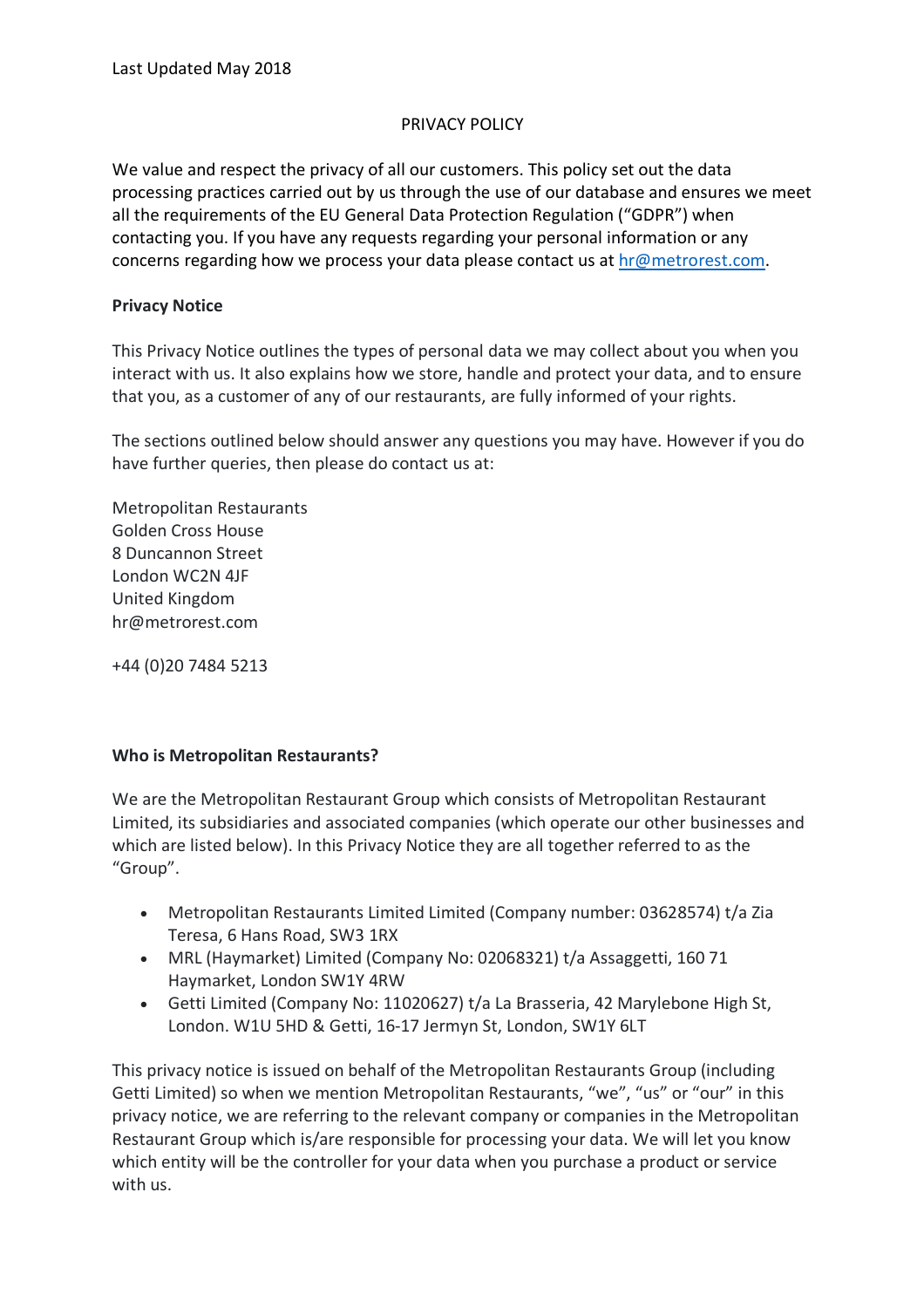### **What personal data do we process?**

We process personal data of our customers or visitors to our websites for a number of different purposes, which are explained below.

"Personal data", or "personal information", means any information about an individual from which that person can be identified. It does not include data where the identity has been removed (anonymous data).

### **Restaurant Reservations**

The following personal information is required in order for us to make a reservation at our restaurants:

- Booking Name
- Telephone Number or Email Address

In order to provide exceptional customer service and to improve your dining experience, we may also collect and process additional personal information, including the following:

- Special occasions birthdays (excluding year of birth), anniversaries and that of your guest(s)
- Seating preferences
- Allergies or food intolerances
- Food & beverage preferences
- Personal connections to other customers or staff
- General preferences
- Previous booking history
- Any publicly available information ie job title, company where you work, name of spouse, photograph
- Encrypted credit card information
- Mobility requirements

For online reservations at our restaurants, we use the third party booking engine ResDiary and you will be directed to the ResDiary when making a booking online. In order to provide the online booking service, your personal data will be collected, transferred to and processed by Res Diary, who are located in Scotland (UK) as a data processor acting on behalf of Metropolitan Restaurants. All data collected by Resdiary is stored securely in data centres managed by Rackspace in the UK. Please refer to the section below "Who do we share your data with?" for more information.

# **e-Commerce and Retail**

The following personal information is collected and processed by us in order to provide ecommerce services to you

- Name
- Postal address and billing/delivery addresses (if different)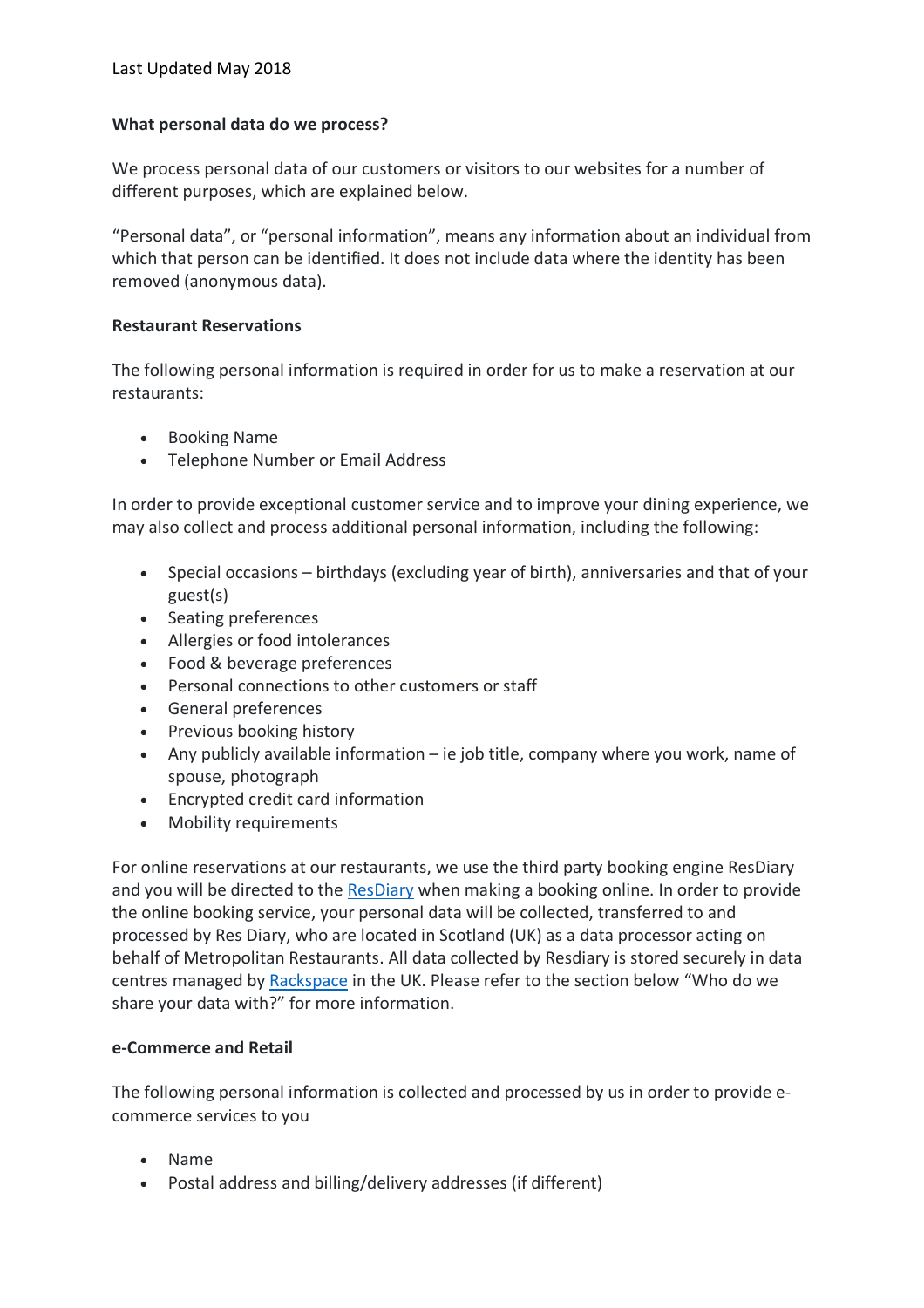- Telephone number
- Email address
- Credit/Debit Card details
- Name of recipient (if a gift)
- Delivery address, telephone number and email address of recipient (if a gift and if applicable)

This personal information may be shared with trusted third parties as data processors in order to carry out any necessary services for us, including shipping, fulfilment, and personalisation for a given order transaction. Please refer to the section below "Who do we share your data with?" for more information.

### **How do we capture your personal data?**

Reservations, bookings and orders at any of our restaurants can be made in the following ways:

- Online
- Phone
- Email
- In person
- Via a third party (person or company), such as a booking agency
- Through social media if you choose to interact with us

Personal data which is collected is then stored by us and processed in the corresponding business system in order for us to be able to provide the relevant goods and services to you.

We may also use collect and process publicly available information that we believe could be relevant to your reservations, bookings, orders or other interactions with us. We typically search engines like Google or Social Media (eg LinkedIn) to collect this information. In these circumstances, your Personal Information may be said to have been passively collected (that is, gathered without you actively providing the information).

We do not knowingly collect personal information from children under age 13. If we learn that we have collected personal information from a child under age 13 without parental consent, we will take steps to delete that personal information as soon as possible.

### **What is your personal data used for?**

We will only use your personal data when the law allows us to. Most commonly, we will use your personal data in the following circumstances:

Where we need to perform the contract we are about to enter into or have entered into with you (please refer to the "Business Services" section below for more information).

· Where it is necessary for our legitimate interests (or those of a third party) and your interests and fundamental rights do not override those interests (please refer to the "Marketing and Communications" section below for more information).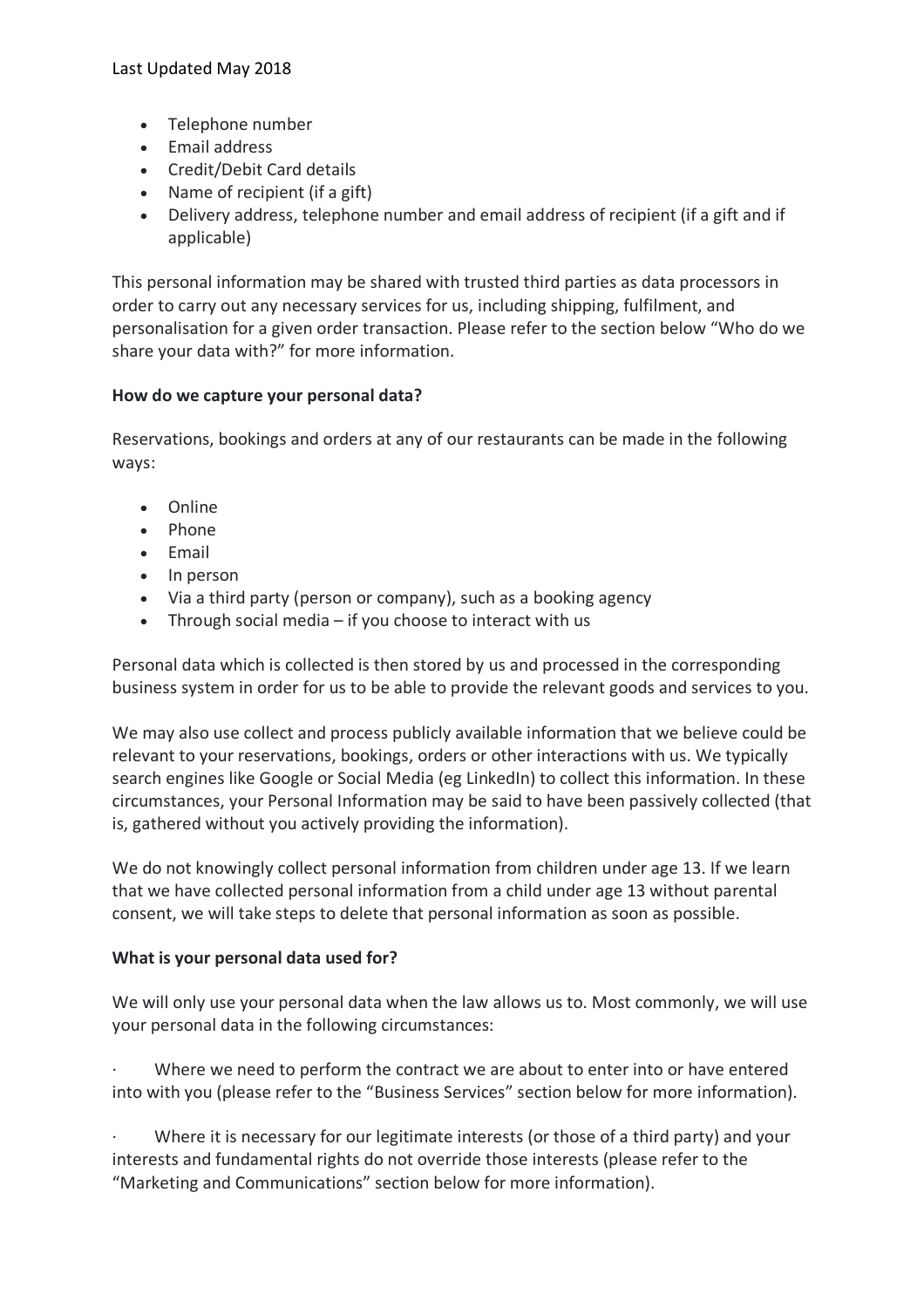Where we need to comply with a legal or regulatory obligation.

#### **Business services**

We use the personal data you have provided us in order to:

- Confirm bookings, appointments and/or orders you have placed
- Amend bookings, appointments and/or orders you have placed
- Cancel bookings, appointments and/or orders you have placed
- Tailor-make to your exact requirements bookings, appointments and/or orders you have placed
- Communicate with you in regards to future or past bookings and/or orders you have placed
- Provide exceptional customer service and to improve you and your guests' experiences at our restaurants, spas and hotels.

The data that we capture for these purposes ensures that we can provide the best possible customer service and experiences. We use personal information so that our employees familiarise themselves with and look after you and your guests. The data you provide allows us to ensure that this can be achieved in the best possible way.

### **Marketing and communications**

As our customer, at the time of making a reservation or order, we would like to send you marketing communications from time to time to inform you about our restaurants, offers and products; including new openings, developments, events and partnerships, and other services we think may be of interest to you, in the form of email newsletters.

You may opt out of these marketing communications at the point the information is collected by us, in the form of an email sign up, via our website or in person in one of our locations.

You may also unsubscribe to these marketing communications from us at any time by clicking on the unsubscribe link which will be made available to you in each communication, or by emailing us at any time at marketing@metrorest.com .

Where we need to collect personal data by law, or under the terms of a contract we have with you and you do not provide that data when requested, we may not be able to perform the contract we have or are trying to enter into with you (for example, to provide you with goods or services). In this case, we may have to cancel a product or service you have with us but we will notify you if this is the case at the time.

### **Who do we share your data with?**

### **External Third Parties**

We work with a number of trusted and contracted third parties in order to be able to provide our goods and services to you. These third parties include (but are not limited to)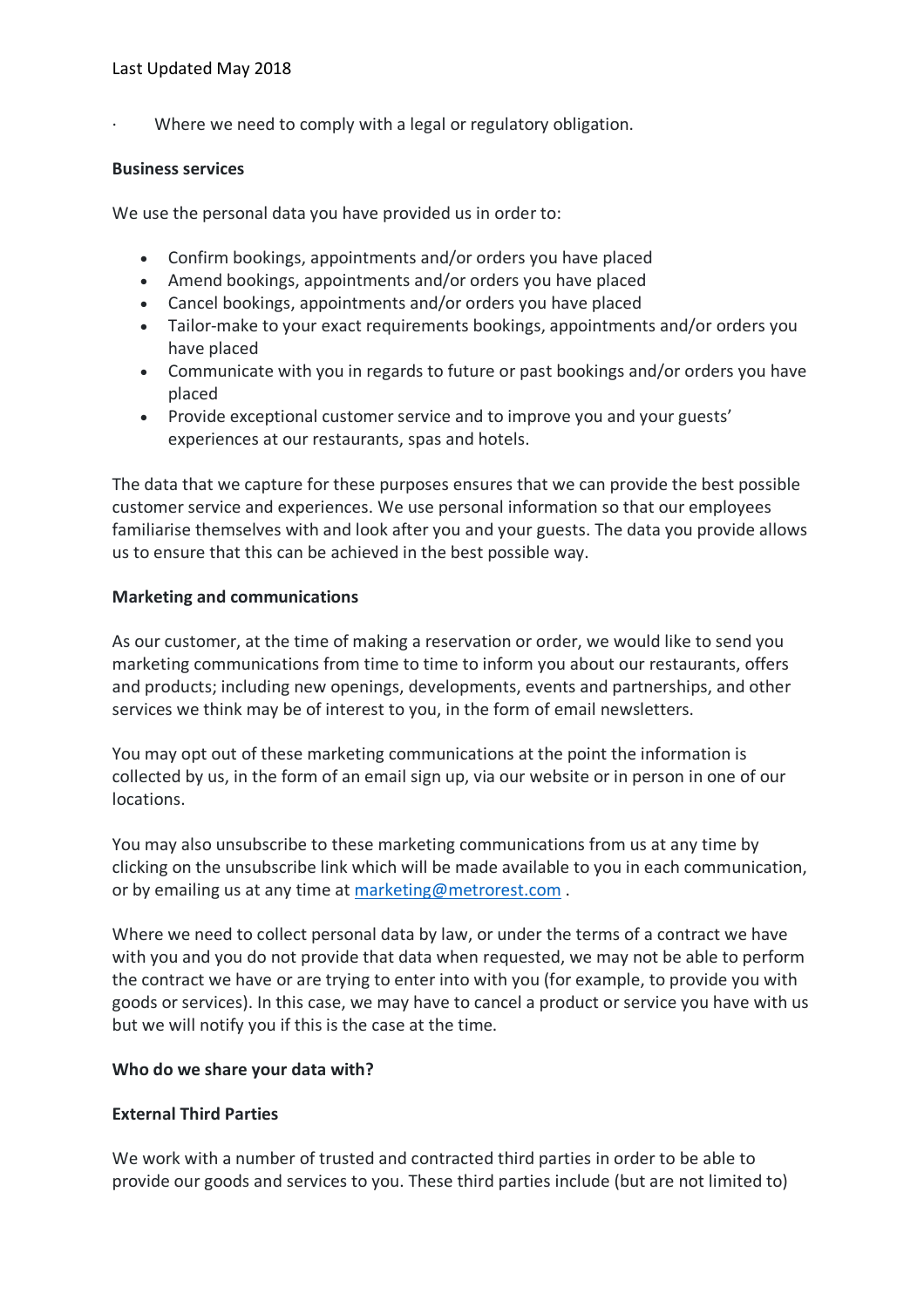those who provide services to us for the delivery of goods, restaurant and business systems providers.

# **We do not share or sell your data to third parties for marketing purposes or for any purposes other than those explained in this Privacy Notice, without your prior consent.**

### **We do not purchase personal data from third parties.**

We may transfer your personal data to the following third parties, who we have contracts with, for them to process your data as our data processors:

- Access Industries Inc t/a Procure Wizard a hospitality management solution service which helps us procure from our suppliers. [https://www.procurewizard.com/termsof-use/]
- Backbone (UK) Limited a technology solutions provider we use to assist with any technological issues and to set up our IT infrastructure [https://www.backbone.uk.com/about/Backbone%20(UK)%20Limited%20- %20Data%20Privacy%20Notice.pdf]
- HM Revenue & Customs, regulators and other authorities, acting as processors or joint controllers, based in the UK
- Kettle and Keyboard Ltd t/a Rotacloud a rota management system used to clock in and clock out employees. Rotacloud are located in UK[https://rotacloud.com/privacy/]
- Lightspeed POS inc a point of sale that enables us to process your restaurant orders, create menus and build data to drive our menu engineering process. Lightspeed is located in US [https://www.lightspeedhq.com/pdf/privacypolicies/LIGHTSPEED\_PRIVACY\_POLICY\_English\_USA.pdf]
- The Rocket Science Group t/a Mailchimp a US company which helps us distribute our communications to our customer database [https://mailchimp.com/legal/privacy/]
- Professional advisers acting as processors or joint controllers, including lawyers, bankers, auditors and insurers based in the UK who provide [consultancy, banking, legal, insurance and accounting services].
- Resdiary Ltd an online reservations company located in UK that enables us to take, confirm and manage restaurant bookings. [https://sales.resdiary.com/privacystatement/]
- Sage Group Plc and SagePay Europe Ltd Online payment processing for internet businesses located in the UK [https://www.sagepay.co.uk/policies/privacy-policy]
- Tenzo Limited an artificial intelligence platform which provides sales, forecasting, social and employee data to drive decision making. Tenzo is a UK company. [https://www.gotenzo.com/legal/privacy/]
- Wix a website design platform which we use to build our websites. [https://www.wix.com/about/privacy]

We require all third parties to respect the security of your personal data and to treat it in accordance with the law. We do not allow our third party service providers to use your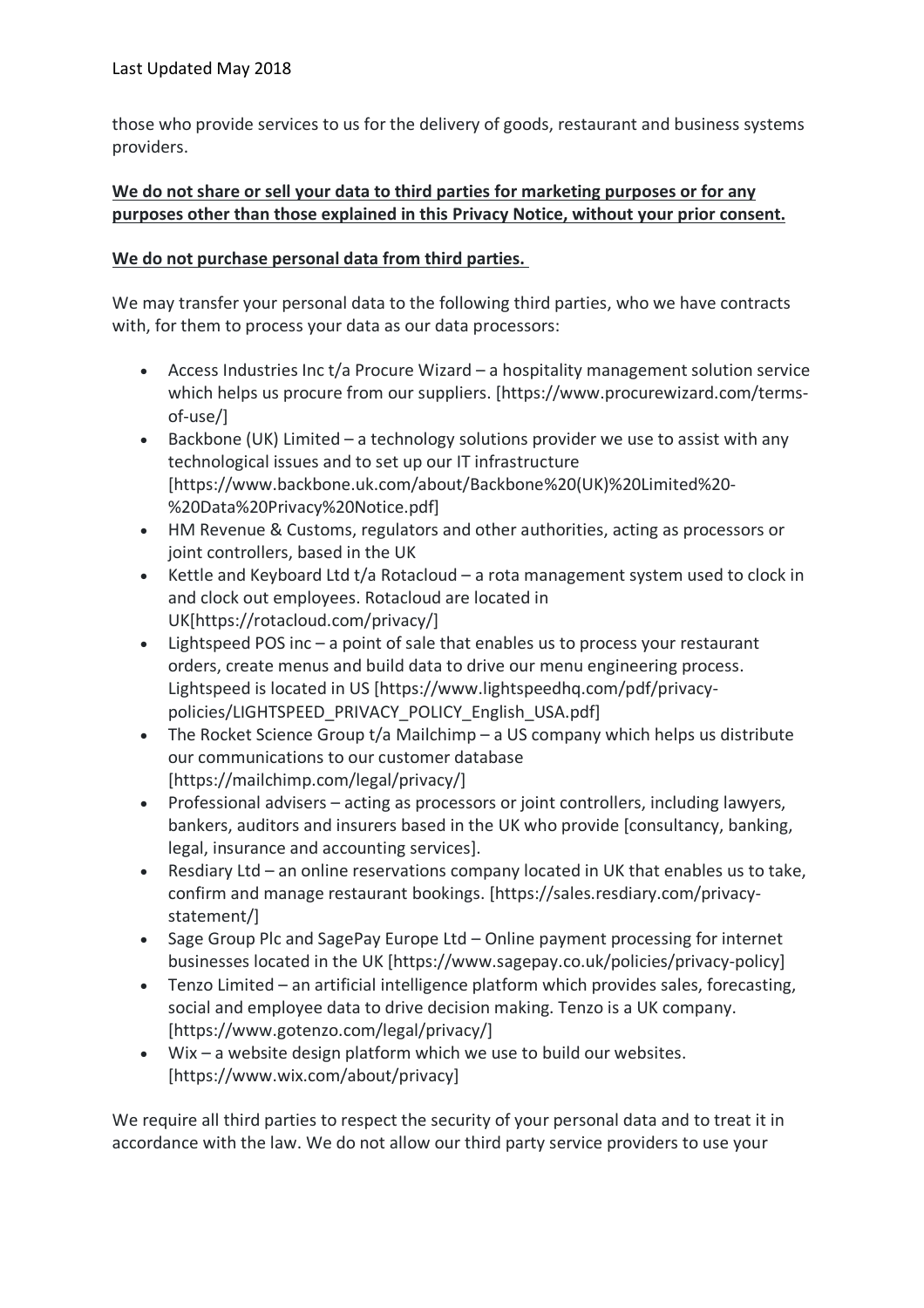personal data for their own purposes and only permit them to process your data for specified purposes and in accordance with our instructions.

Some of our external service providers are based outside the European Economic Area (EEA) so their processing of your personal data will involve a transfer of data outside the EEA. Whenever we transfer your personal data out of the EEA, we ensure a similar degree of protection is afforded to it by ensuring at least one of the following safeguards is implemented:

- Where we use certain service providers, we may use specific contracts approved by the European Commission which give personal data the same protection it has in Europe.
- Where we use providers based in the US, we may transfer data to them if they are part of the Privacy Shield which requires them to provide similar protection to personal data shared between the Europe and the US.

In the event of merger, acquisition, or any sale of some or all of our businesses or assets, personal information held by us about our customers will be among the assets shared with and transferred to the buyer or merged business. If a change happens to our business, then the buyer or merged business may use your personal data in the same way as set out in this Privacy Notice.

# **How do we protect your personal data?**

The security of your data is equally as important to us as it is to you. With this in mind we will treat your data with the utmost care and take all necessary steps to protect it.

Our websites use encrypted 'https' technology and access to your personal data is password protected, and sensitive data (such as payment card information) is secured by SSL encryption and tokenisation.

We carry out vulnerabilities assessments and penetration testing to identify ways to further strengthen our information security.

### **How long do we keep your personal data?**

We will only retain your personal data for as long as necessary to fulfil the purposes we collected it for, including for the purposes of satisfying any legal, accounting, or reporting requirements.

To determine the appropriate retention period for personal data, we consider the amount, nature, and sensitivity of the personal data, the potential risk of harm from unauthorised use or disclosure of your personal data, the purposes for which we process your personal data and whether we can achieve those purposes through other means, and the applicable legal requirements.

In some circumstances you can ask us to delete your data (see the section "Your Rights" below for further information) and in some circumstances we may anonymise your personal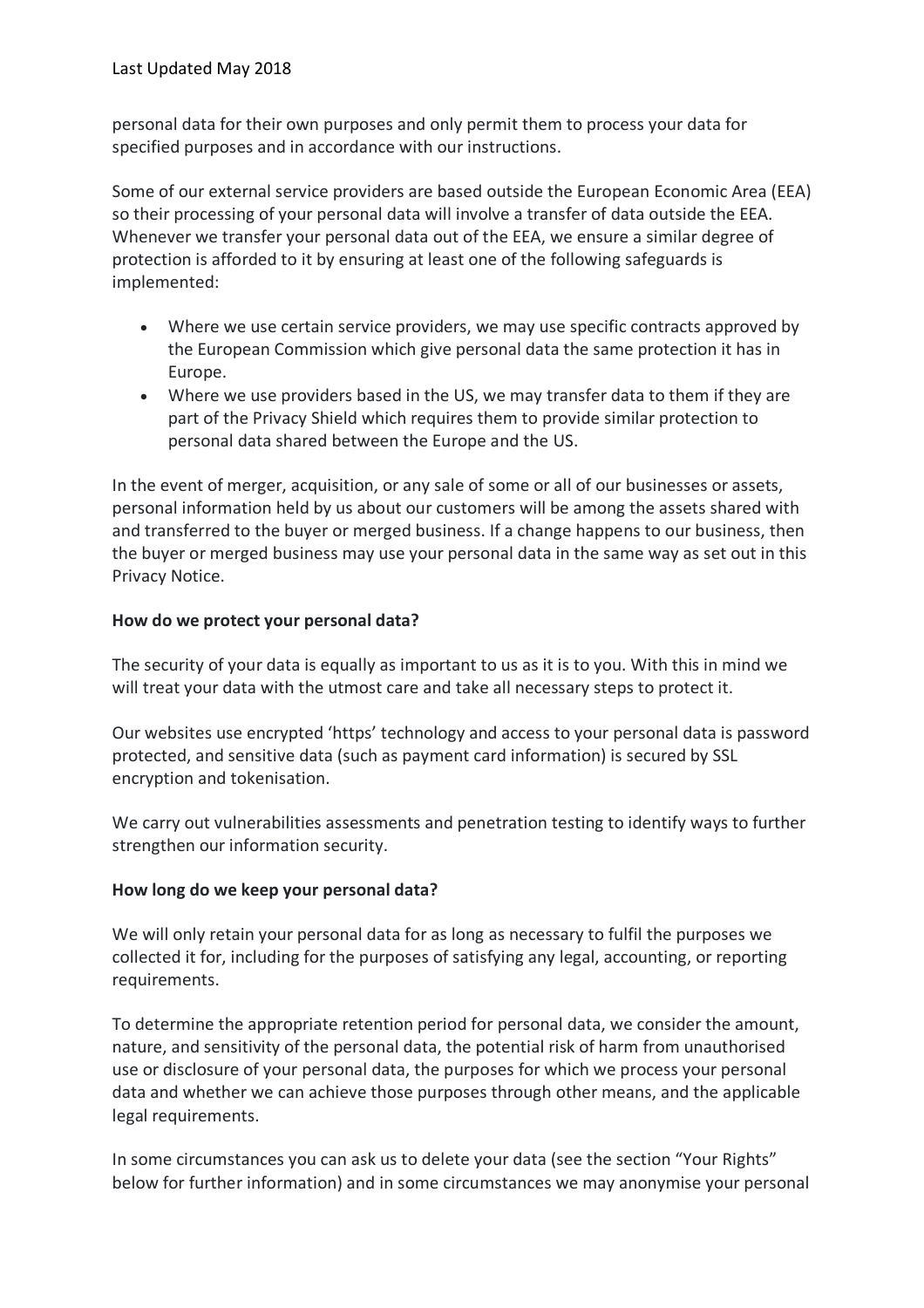data (so that it can no longer be associated with you) for research or statistical purposes, in which case we may use this information indefinitely without further notice to you.

### **Your rights as a customer of Metropolitan Restaurants**

# **Right of access**

You may request access to the data we hold on you, which is usually free of charge. We may charge a reasonable fee if your request is clearly unfounded, repetitive or excessive. Alternatively, we may refuse to comply with your request in these circumstances.

# **Right to rectification**

You may have your data corrected if it is incomplete or incorrect. It is important that the personal data we hold about you is accurate and current. Please keep us informed if your personal data changes during your relationship with us.

# **Right to restrict processing**

This enables you to ask us to suspend the processing of your personal data in the following scenarios: (a) if you want us to establish the data's accuracy; (b) where our use of the data is unlawful but you do not want us to erase it; (c) where you need us to hold the data even if we no longer require it as you need it to establish, exercise or defend legal claims; or (d) you have objected to our use of your data but we need to verify whether we have overriding legitimate grounds to use it.

You may also unsubscribe from our marketing communications at any point, should you no longer wish to receive these. Each communication will include link to unsubscribe from further marketing communications.

# **Right to withdraw your consent to processing**

You may withdraw your consent at any time where we are relying on consent to process your personal data. However, this will not affect the lawfulness of any processing carried out before you withdraw your consent. If you withdraw your consent, we may not be able to provide certain products or services to you. We will advise you if this is the case at the time you withdraw your consent.

# **Right to object to processing**

You may object to processing of your personal data where we are relying on a legitimate interest (or those of a third party) and there is something about your particular situation which makes you want to object to processing on this ground as you feel it impacts on your fundamental rights and freedoms. You also have the right to object where we are processing your personal data for direct marketing purposes. In some cases, we may demonstrate that we have compelling legitimate grounds to process your information which override your rights and freedoms.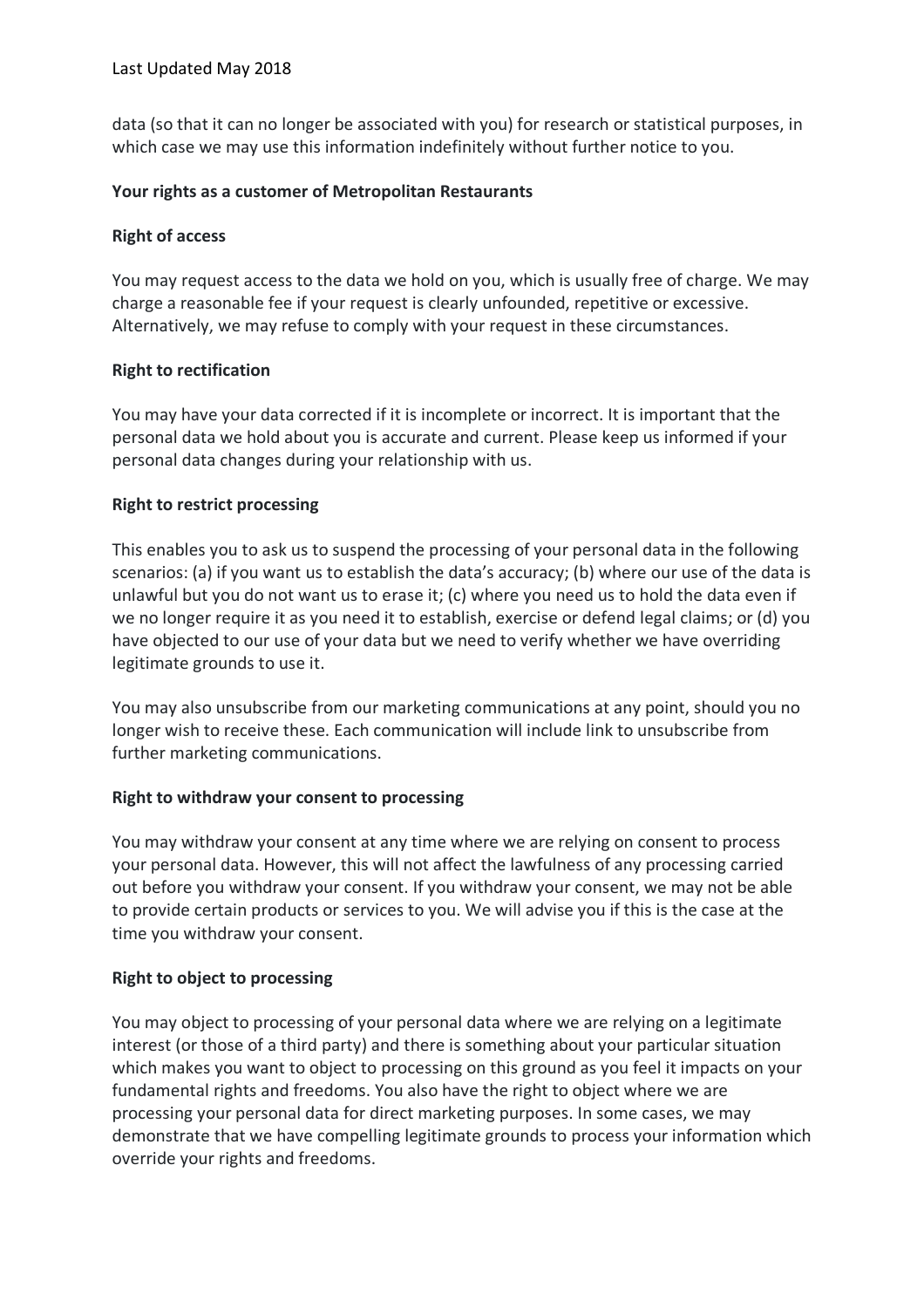### **Right to erasure**

You may request to have your data removed from our systems. This enables you to ask us to delete or remove personal data where there is no good reason for us continuing to process it. You also have the right to ask us to delete or remove your personal data where you have successfully exercised your right to object to processing, where we may have processed your information unlawfully or where we are required to erase your personal data to comply with local law. Note, however, that we may not always be able to comply with your request of erasure for specific legal reasons which will be notified to you, if applicable, at the time of your request.

# **Other rights**

You may request the transfer of your personal data to you or to a third party. We will provide to you (or the third party you have chosen) your personal data in a structured, commonly used, machine-readable format. Please note that this right only applies to automated information which you initially provided consent for us to use or where we used the information to perform a contract with you.

You have the right to make a complaint at any time to the Information Commissioner's Office (ICO), the UK supervisory authority for data protection issues (www.ico.org.uk). We would, however, appreciate the chance to deal with your concerns before you approach the ICO so please contact us in the first instance.

We try to respond to all legitimate requests within one month. Occasionally it may take us longer than a month if your request is particularly complex or you have made a number of requests. In this case, we will notify you and keep you updated.

### **Are you a potential, current or former employee?**

The following personal information is collected and processed in order to find you a suitable role:

- Name
- Curriculum vitae
- Photograph

The personal information above may be used in the following ways:

- To match your skill sets with job vacancies
- To keep you informed of available opportunities as they arise

The above information is used to find suitable work within our group, whether on a temporary or permanent basis, based on your requirements as set out below.

Information processed by us in respect to individuals that have worked for us previously, or who may work for us, is as follows:

• Passport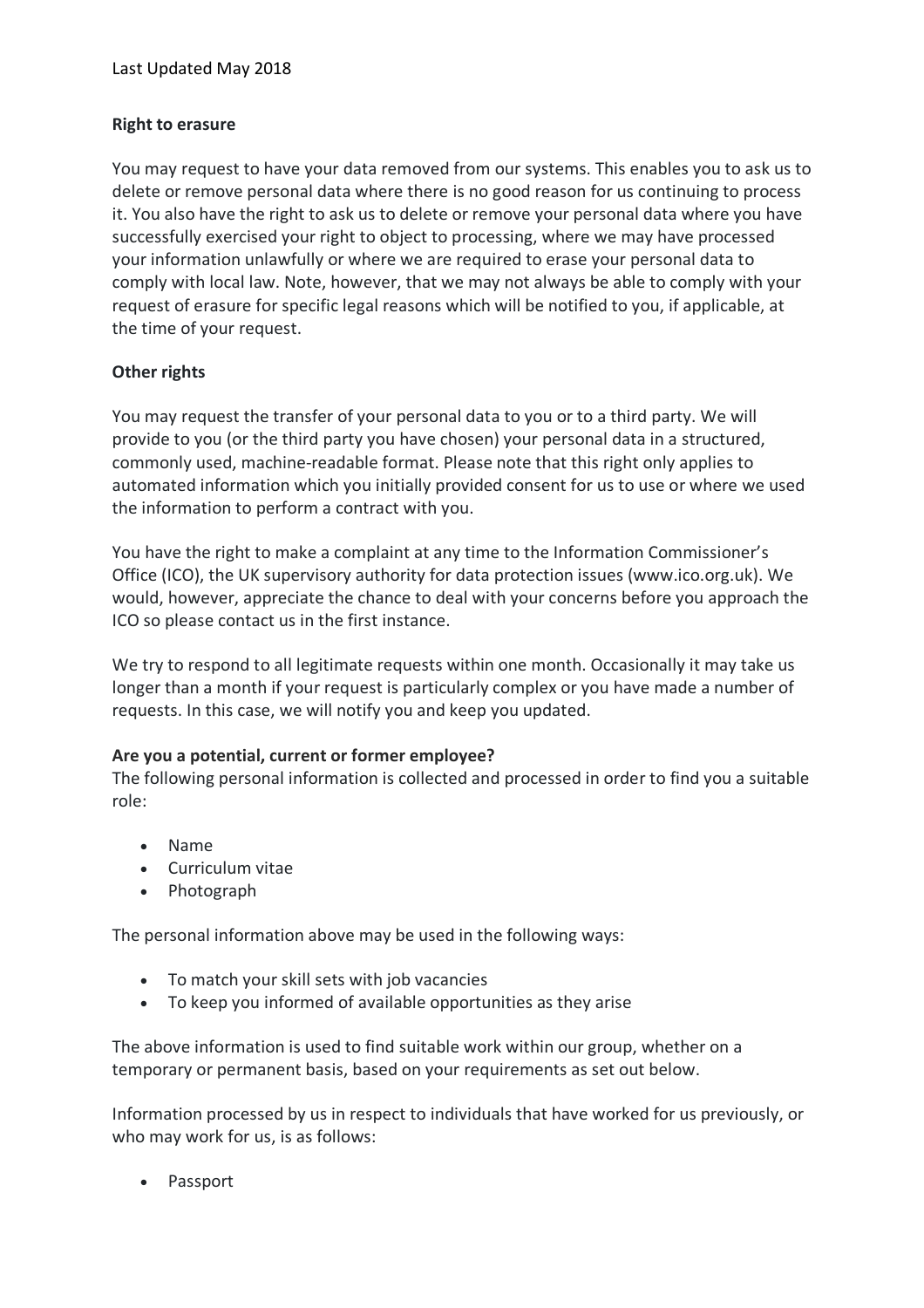- In some cases, permits and visas
- DOB
- National insurance number
- Full details of job offers and placements
- Outcome of criminal record checks and security clearance for certain roles
- In certain cases, medical information
- References
- Financial information (including but not limited to payroll details and terms, HMRC data, pension scheme details, court orders and statutory payments)
- A log of our communications with you by email

This information will have been provided, or will be provided, by you or a third party who we work with, such as a Job Board Company or another employment business or agency. In the case of references, these will be from your previous employer. Medical information may be supplied by a third party such as your GP, Consultant or Occupational Health. The outcome of criminal record checks and security clearance checks, where relevant, will be supplied by the Disclosure and Barring Service or other external company applicable to the placement.

### **We may use this information in the following ways:**

- To establish that you have the right to work
- To undertake relevant security and criminal record checks as required by our clients and prospective employers and as permitted by law
- To deal with any medical and health and safety issues relating to certain positions
- To put in place contractual arrangements and documentation once a role has been secured
- To pay you if placed
- To enable us to provide feedback on applications if requested and to comply with legislation, interview notes and registration forms will be retained and stored securely for a period of no greater than 6 months
- Copies of passports/proof of eligibly will be kept for up to 3 years after the employee leaves the business
- As part of the recruitment process and where it may increase your chances of securing a role, your data may be shared within internal departments and across our group of companies
- If you have applied via email or through our website, your data may be retained for a period of up to 6 months, enabling us to make candidates aware of potentially suitable vacancies during this time
- Employees may be photographed or filmed working on any of our premises and we reserve the right to use these images in video and photograph.

### **Legal obligations beyond GDPR**

There may be certain circumstances in which we have a legal obligation, above and beyond the General Data Protection Regulation (GDPR), to control your data and share it with the